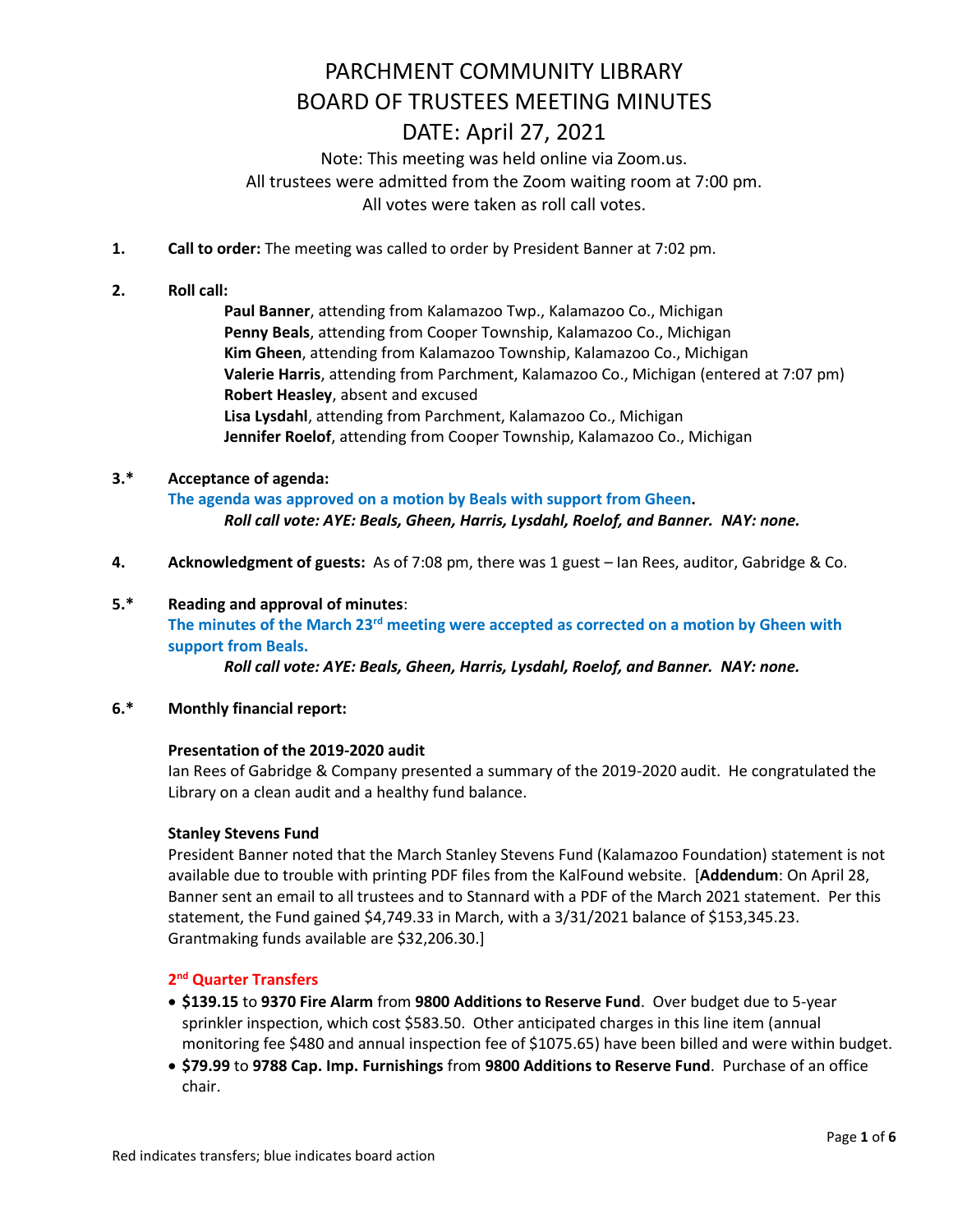Note: This meeting was held online via Zoom.us. All trustees were admitted from the Zoom waiting room at 7:00 pm. All votes were taken as roll call votes.

#### **Grants to be added to expense accounts**

3/18 **\$1000** to **7420 Programs**, from the Friends of the Library to support the 2021 Summer Reading Program.

**1 st State Aid Check** has arrived in the amount of **\$4286.52**, so the annual total should be \$8573.04. This is much more than the budgeted amount of \$3500, and more than last year's total of \$7981.06. Stannard had budgeted the reduced amount because of rumors that state income would be significantly less due to COVID.

#### **Financial statement reconciliations review schedule**

March statements – Valerie (to be reviewed May 2) April statements – Paul May statements – Kim

### **The financial report was approved, transfers authorized, grant acknowledged, and bills to be paid in March approved, on a motion by Gheen with support from Roelof.**

*Roll call vote: AYE: Beals, Gheen, Harris, Lysdahl, Roelof, and Banner. NAY: none.* 

- **7. Public comment:** At 7:27 pm, there were no guests.
- **8.\* Monthly Director's report:** Stannard presented the report.

#### **Current services**

#### **Programs**:

- **Storytimes**. Mrs. B is now conducting her storytimes live on Zoom on Wednesdays and Thursdays, 10:30-11:00, and provides craft bags for participants to pick up each week.
- **Craft bags**. Mrs. B makes a new craft bag each week for anyone to pick up. The crafts are designed for ages 4 and up.
- **[Mystery Book Club](https://www.parchmentlibrary.org/mystery-book-club)**. Karen is hosting the **Mystery Book Club** on the 3<sup>rd</sup> Monday each month at 4:00 pm via Zoom. Due to very low attendance, **the Club will end in June** and will not reconvene until in-person meetings are allowed.
- **Parchment Update.** All interviews are [posted weekly on the library's website](https://www.parchmentlibrary.org/parchment-update). Recent interviews include Jessica Hernandez Melchor with Buen Provecho restaurant, Carl Howard of Lewis C. Howard (new warehouse), and Cheryl Lyon-Jenness discussing the two Kalamazoo River Restoration grants Parchment has been awarded.
- **Parchment Action Team** meets on the 3<sup>rd</sup> Thursday each month at 7:00 pm on Zoom. **[See](https://www.parchmentlibrary.org/parchment-action-team) all** *the [details](https://www.parchmentlibrary.org/parchment-action-team) here.*
- **Faith Perspectives on Climate Change (an Earth Day Event)**. Held April 20. 31 people registered, 23 attended. Three local faith leaders made individual videos that were posted at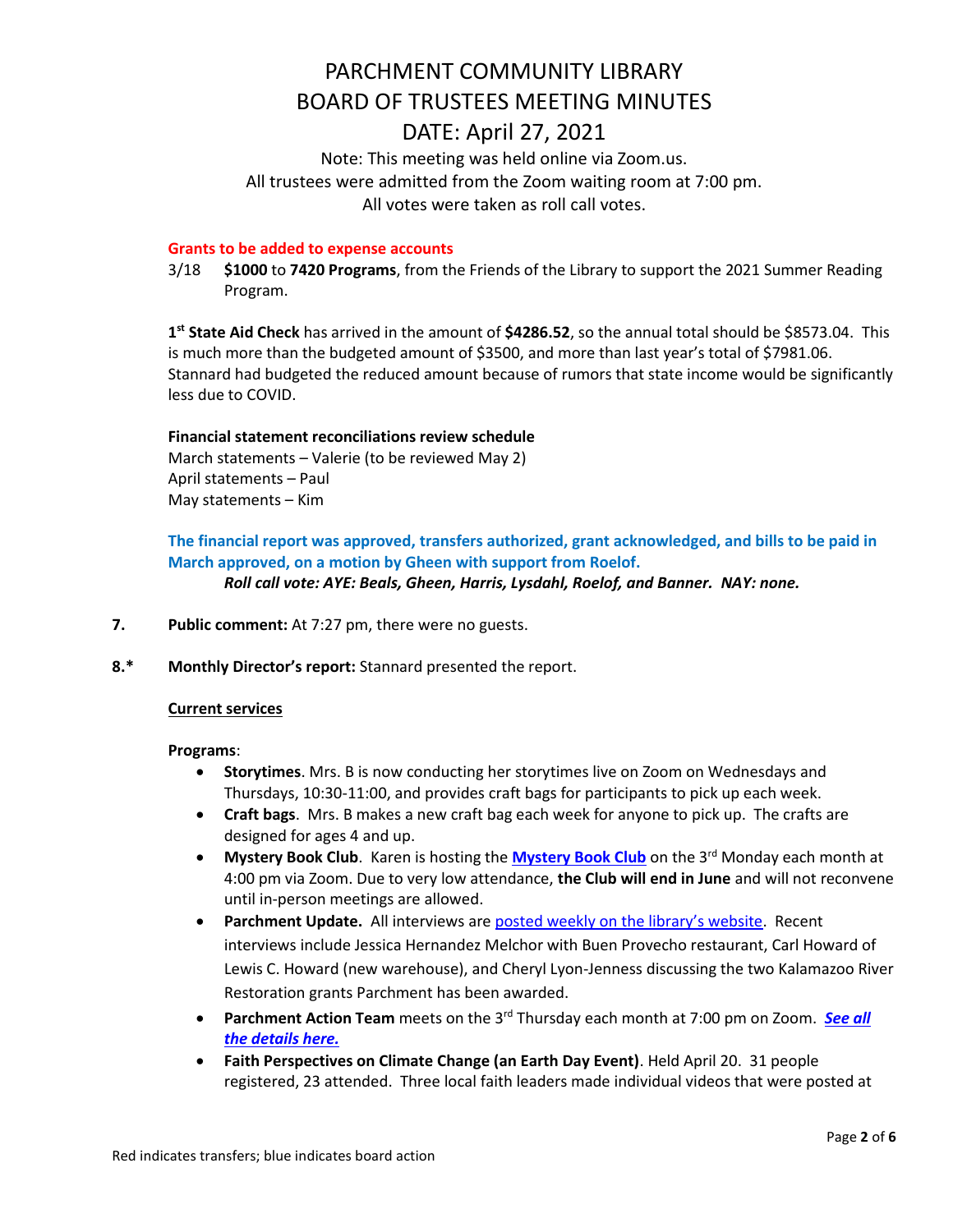Note: This meeting was held online via Zoom.us. All trustees were admitted from the Zoom waiting room at 7:00 pm. All votes were taken as roll call votes.

the beginning of April. Attendees were invited to watch the videos and to discuss their views on climate change.

- **Renovating a KVP Mill House. May 18 at 7:00 pm.** Local historian and Parchment resident Steve Rossio will share the story of ongoing renovations to his family's home, originally a KVP Mill house. Register **[HERE](https://www.parchmentlibrary.org/general-registration-form)** to receive an email reminder with the Zoom information.
- **The Art of Revision with Elizabeth Kerlikowske. June 3, 10, 17, 24. Cost \$15. Limit 12 participants.** Great writing is not born that way – it's a product of revision. Improve your revision skills in a four-week online writing workshop for **advanced writers** led by local poet/author Elizabeth Kerlikowske. Discuss your writing each week with a lesson for the next time. Topics will include form, best practices, and how to read your writing as if you're not you. **Click [HERE](https://checkout.square.site/merchant/5PPRVR0YT4H14/checkout/7EDY52CC3D2BBJMAAUBOG7MW) to register.**

**Lending Play Equipment:** The **Friends** have provided a **grant** of **\$1000** to purchase outdoor play equipment which may be borrowed with a library card. The Library has been conducting a community survey to determine what play equipment people prefer. The survey results and the list of play equipment were included in the packet under **Item 8a and Item 8b**.

### **OverDrive Magazines and Audiobooks:**

- In April 2020 Stannard purchased from RBdigital an annual unlimited, simultaneous use subscription for 3200 magazines for \$1770 and for 40,000 audiobooks for \$2250. OverDrive purchased RBdigital shortly thereafter and agreed to honor the contract until it expired.
- Stannard recently received a quote from OverDrive of \$25,000 to renew the magazine subscription (yes, *\$25,000*), and a quote of \$3000 to renew the audiobook subscription. The audiobook quote seemed reasonable until Stannard discovered that this bought access to just 200 audiobooks. She did not renew either subscription.
- **PressReader** is a good alternative vendor of digital magazines and newspapers. They offer a 68% discount for small libraries and quoted **\$1750** for an annual subscription to 7000 magazines and newspapers (3100 in English) with unlimited access and simultaneous use. The price may increase 3-5% yearly.
- Given the cancelation of many print magazines and putting our newspaper subscriptions on hold until the COVID threat is gone, Stannard noted that there is room in the budget to start a PressReader subscription immediately. While digital periodicals haven't seen much use here Stannard thinks it is wise to continue to offer them, with the expectation that print magazines will continue to migrate to digital-only.

**Book Sale:** The Friends of the Library book sale in the atrium continues and has earned \$271.50 as of April 15. The Friends have rented two tents and will have a book sale in the rear parking lot on July 10. This sale will coincide with Kindleberger Fest, if it is held this year.

**Amazon Prime:** All Michigan Library Cooperatives are now offering **free Amazon Prime membership** to their member libraries. The Library currently doesn't have Amazon Prime with our Amazon Business account, as it would cost the Library \$500 per year. The Co-ops will each pay just \$300 per year for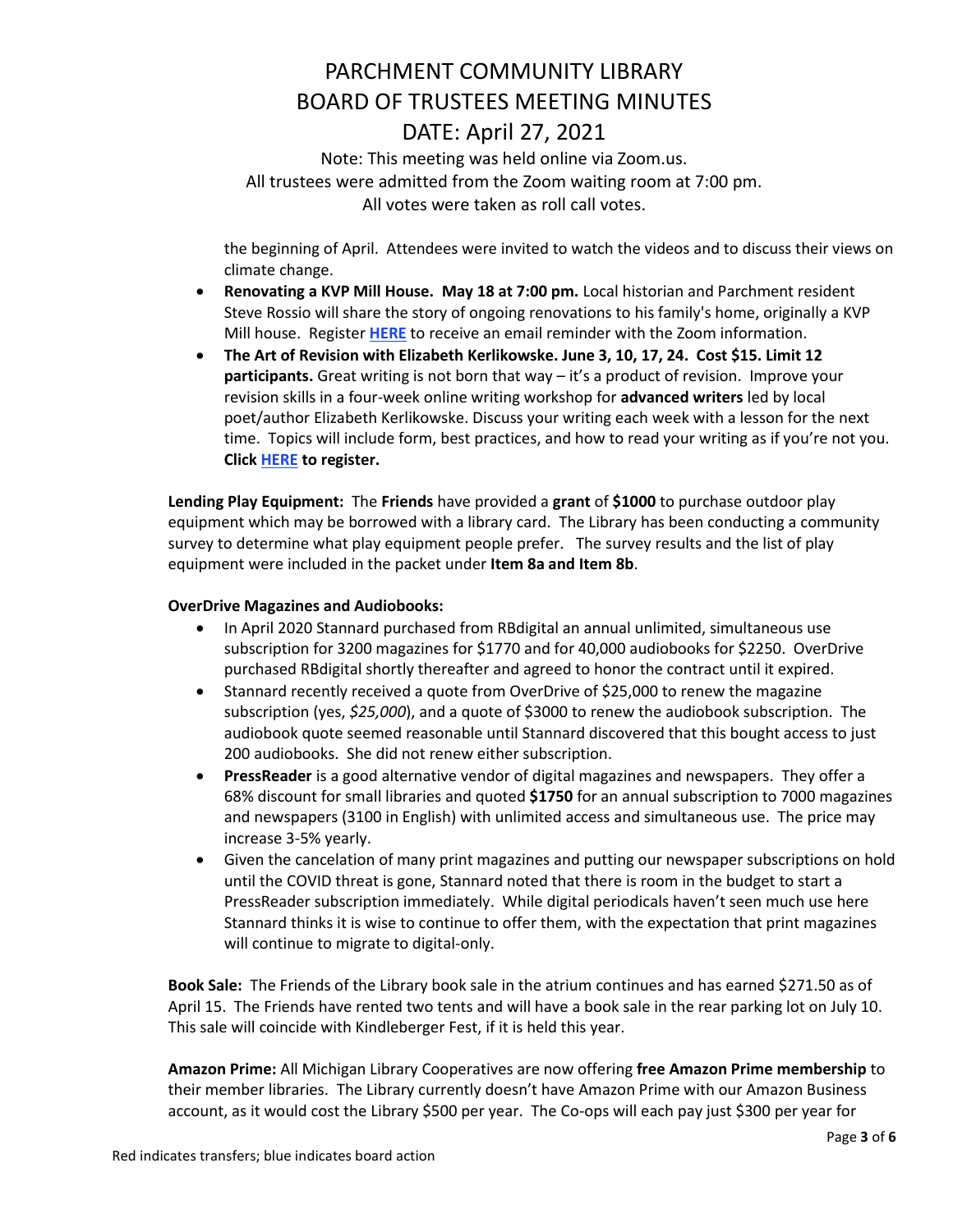# PARCHMENT COMMUNITY LIBRARY BOARD OF TRUSTEES MEETING MINUTES DATE: April 27, 2021 Note: This meeting was held online via Zoom.us.

### All trustees were admitted from the Zoom waiting room at 7:00 pm. All votes were taken as roll call votes.

Prime, which makes this a very good deal. Prime ensures free shipping on all orders and provides faster shipping.

**Summer Reading:** The Library will have a Bingo-themed program this year for all ages. Each participant will receive a Bingo card. Each square on the card has an action (such as Read a Mystery, or Complete the Silly Sidewalk). There will be three prizes available to each player. Mrs. B will continue the weekly online storytime and add a weekly outdoor storytime in Kindleberger Park. Additional outdoor activities will include a Silly Sidewalk, a Tree Scavenger Hunt, a Riverview Drive Scavenger Hunt, a History of the Sunken Garden program with Cheryl Lyon-Jenness, and a tree tour of Kindleberger Park with Sandy Bliesener. More details in May!

**Handrail repair:** On April 9, Division 5 Metalworks straightened the bent handrail at the front entrance as well as they could. They will quote steel (stainless or galvanized) replacement railings in the near future. The new railings will be bolted to the existing concrete pad.

- **9.\* Monthly statistical report:** Stannard presented the report.
- **10. Communications:** There were no communications.
- **11. COVID Update:** [in lieu of Strategic Planning which is on hold] Stannard presented the update.

### **Staff member tested positive for COVID**

A staff member tested positive for COVID on April 12. She was last in the building on April 7 and believes she was exposed on the evening of April 8. For that reason, and based on the advice given by the Kalamazoo County Health Department when a staff member tested positive for COVID in late November under similar circumstances, Stannard did not require staff to quarantine.

### **•** Staff COVID-19 vaccinations

Six staff members have received both vaccinations and will be fully immunized no later than April 22. Of the four remaining staff, two have received their first vaccination and will be fully immunized by May 19, and the other two do not plan to receive the vaccine.

### **Re-Opening Plan updated**

The revised plan can be read here[: https://drive.google.com/file/d/1C6sA3ZqxFh8wCOXHN1crtit-](https://drive.google.com/file/d/1C6sA3ZqxFh8wCOXHN1crtit-NHbJcQ2u/view?usp=sharing)[NHbJcQ2u/view?usp=sharing.](https://drive.google.com/file/d/1C6sA3ZqxFh8wCOXHN1crtit-NHbJcQ2u/view?usp=sharing)

In the 'Keeping Employees Safe' section on page 13, Stannard added the following text:

### **If a staff member has been fully vaccinated for COVID-19 [added 3/29/2021]**

For the purposes of this guidance, people are considered **fully vaccinated** for COVID-19 ≥2 weeks after they have received the second dose in a 2-dose series (Pfizer-BioNTech or Moderna), or ≥2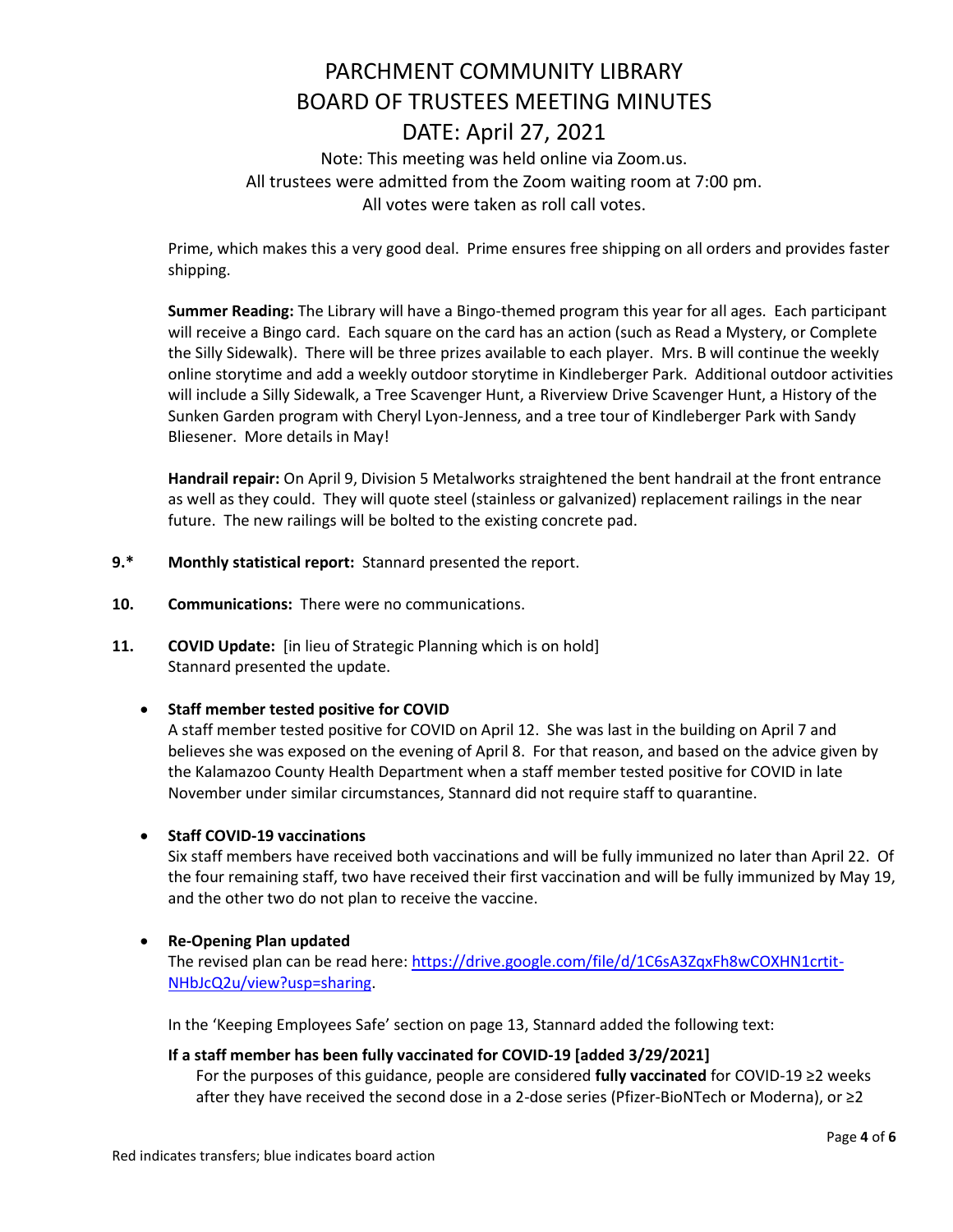Note: This meeting was held online via Zoom.us. All trustees were admitted from the Zoom waiting room at 7:00 pm. All votes were taken as roll call votes.

weeks after they have received a single-dose vaccine (Johnson and Johnson [J&J]/Janssen).

Fully vaccinated people with no COVID-like symptoms do not need to quarantine or be tested following an exposure to someone with suspected or confirmed COVID-19, as their risk of infection is low.

Fully vaccinated people who do not quarantine should still monitor for symptoms of COVID-19 for 14 days following an exposure. If they experience symptoms, they should isolate themselves from others, be clinically evaluated for COVID-19, including SARS-CoV-2 testing, if indicated, and inform their health care provider of their vaccination status at the time of presentation to care.

Fully vaccinated staff must wear masks and practice social distancing when working in the library.

[https://www.cdc.gov/coronavirus/2019-ncov/vaccines/fully-vaccinated](https://www.cdc.gov/coronavirus/2019-ncov/vaccines/fully-vaccinated-guidance.html%23anchor_1615143411738)[guidance.html#anchor\\_1615143411738](https://www.cdc.gov/coronavirus/2019-ncov/vaccines/fully-vaccinated-guidance.html%23anchor_1615143411738)

[https://health.clevelandclinic.org/already-vaccinated-heres-why-you-shouldnt-stop-wearing-your](https://health.clevelandclinic.org/already-vaccinated-heres-why-you-shouldnt-stop-wearing-your-face-mask-yet/)[face-mask-yet/](https://health.clevelandclinic.org/already-vaccinated-heres-why-you-shouldnt-stop-wearing-your-face-mask-yet/)

#### **Virtual meetings may continue**

In December, the Kalamazoo County Commission declared a state of emergency due to the COVID-19 epidemic, which will last until December 31, 2021. According to current Michigan Open Meetings Act and MiOSHA rules, this declaration allows the Library Board to continue to meet virtually through the end of the year.

### **In-Person meetings**

Should the Library Board wish to meet in person, they can do so if all attendees can maintain a six-foot distance and wear masks, and if the total number of people in the building does not exceed 50% of the Library's maximum occupancy (which is 262). The Community Room can hold 12 guests in addition to 7 trustees and the Director. The atrium area can hold 12 additional guests, but the microphone and speaker system would be needed in order for them to hear the proceedings.

**President Banner asked the trustees to state their preference for a virtual or in-person meeting in May. The trustees chose to conduct the May meeting virtually on Zoom. Until the COVID threat is sufficiently reduced in the Kalamazoo area, the trustees will decide each month whether to hold the next month's meeting in person or virtually.**

**12. Committee reports:** President Banner asked the Personnel Committee about their progress with the Director's Evaluation. Committee Chair Gheen replied that the evaluation forms are ready and will be distributed to trustees on May 1, to be returned no later than May 15. Gheen reminded all trustees to look for the link in their new "PCL" trustee gmail accounts. The Committee will present the final report at the May  $25<sup>th</sup>$  meeting.